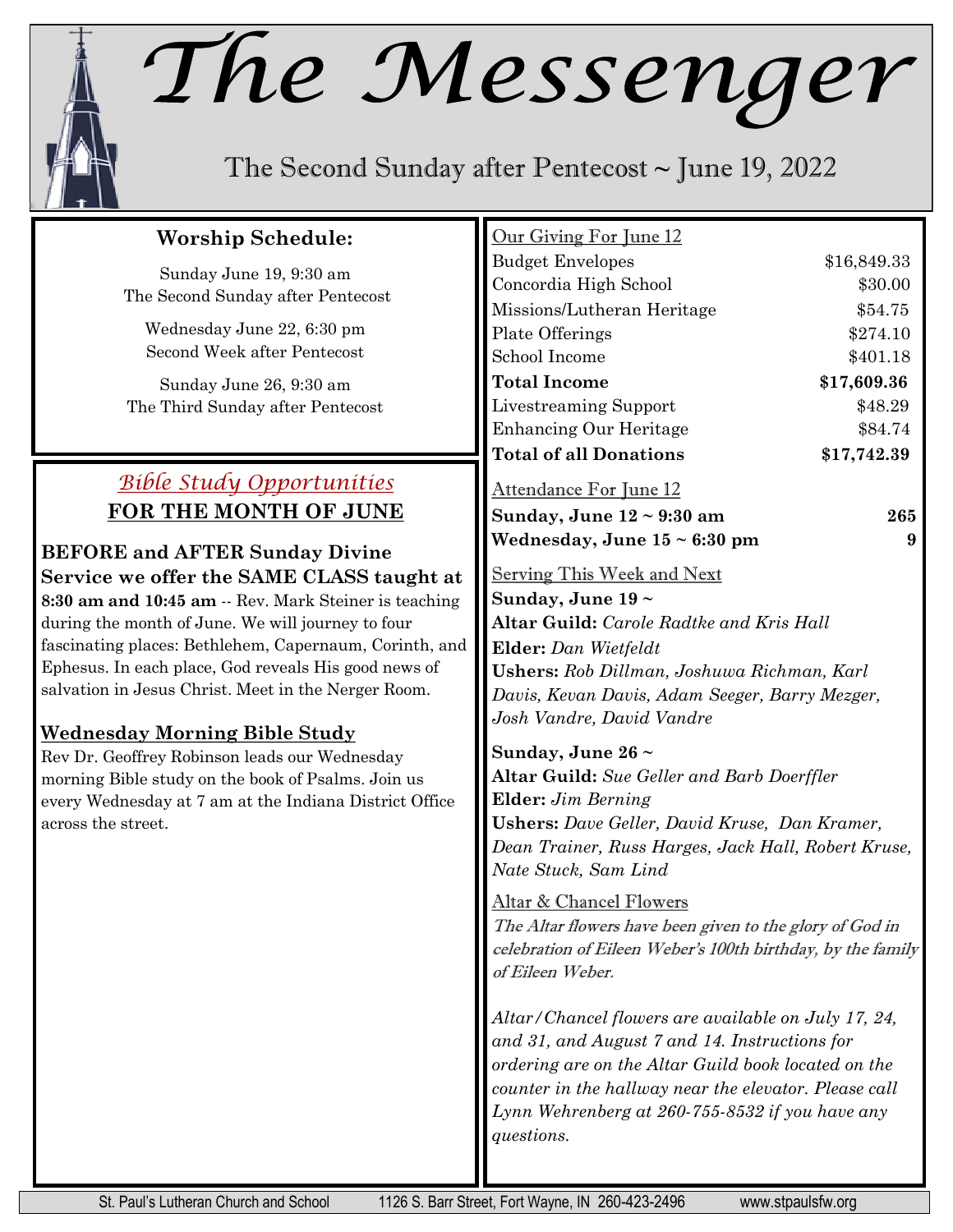#### ANNOUNCEMENTS:

#### **Call Update**

St. Paul's is excited to announce that three positions have been filled for our school. Fiona Kelly has accepted the 4th Grade Homeroom Teacher position. Tricia Day has accepted the Call to be our 5th Grade Homeroom Teacher. Ruth von der Lage has accepted the Call to be our 6th Grade Homeroom Teacher. Please continue to pray for our new teachers as they prepare to serve God and our students in the 2022-2023 school year.

#### **Open Positions At St. Paul's**

The school is looking to fill the following positions: Early Childhood Aide (part-time); Technology Teacher (parttime); Upper Grade PE Teacher (part-time); Extended Care (both AM and PM).If you know anyone who is interested and qualified, please send candidate information to Rev. Jason Zoske at jzoske@stpaulsfw.org or to Mike Mabee at mdmabee@gmail.com.

#### **Seminary Food Co-op Needs: June—August**

The Concordia Seminary Food Co-op is available to students enrolled in classes leading to ordination in the holy ministry or certification as deaconess. Food, clothing, and household items are available at no financial cost to the students. Students register and volunteer time for the privilege of use. St. Paul's members have continued to diligently support the Seminary Food Co-op. THANK YOU!! **Let's keep up the good work and focus on Spaghetti Sauce, Pasta, Canned Fruits, Tuna, Sloppy Joe Sauce, Taco Meals, Refried Beans, Oriental Dinners, Boxed Meals, Canned Tomatoes, Rice, Macaroni & Cheese, Chili Mixes, Kidney Beans and Garbanzo Beans.** As always, they would also happily accept paper towel, toilet paper, and any non-perishable food items you savvy bargain shoppers may find. Be generous and willing to share! Our Food Co-op donation cart is located near the elevator/church office hallway. Let's fill the cart to overflowing once again!

#### **June 19 – Pentecost II/Father's Day**

The unique dignity of fatherhood includes protecting others as God does (Psalm 3:3)—even defending them from themselves. Practices like abortion and measures like assisted suicide situate our people among the tombs (Isaiah 65:4). Let us not abandon them to demonic deceptions about "bodily autonomy" but instead with courage and compassion proclaim how much God has done for us (Luke 8:39), creating and redeeming and calling every member of our race precious.

#### **ORGAN RENOVATION**

Renovation work on our beloved pipe organ has begun! This past week, the organ crew removed pipes from the organ chambers, set up a workshop in the music room, and were busy cleaning and repairing pipes and vacuuming and washing the pipe chambers inside the organ. Work will continue through next week, when all the cleaned and repaired pipes will be returned to the sparkling clean (and dust free) pipe chambers. At that time the console will be dismantled and taken back to the organ shop in Illinois to be rebuilt. The main organ will be back to serve us around Labor Day. Beginning today and throughout the summer we will have various combinations of brass, wind, and string instruments playing along with the grand piano and the small chancel organ. There are six sets of pipes (far fewer and smaller than the main organ) behind the altar, which is played from a small console which is normally in the chapel. That console is now moved to a location near the baptismal font, so you will notice our musicians occasionally playing from that location. Please know that even though the main organ is out for summer vacation, the same high standards of music will continue over the following weeks, and the singing of the congregation will continue to be led with skill and care. And we are especially thankful to our volunteer musicians who play brass, wind, percussion, and strings, who will be doing lots of extra playing. You are a blessing to us!

#### **Remember Those Who Served at St. Paul's**

For those of you who remember Rev. David Mumme and his wife Glenda, June 29th will mark his 25th anniversary in the ministry of the LCMS. Glenda was our Youth Director while Rev. Mumme assisted and served as our field worker during their time here in 1997. He was ordained in his first congregation in Marseilles, IL and has been serving at Trinity Lutheran Church in Waterville, MN. If you would like to send greetings or congratulations, please contact the church office (260-423-2496) for correspondence information.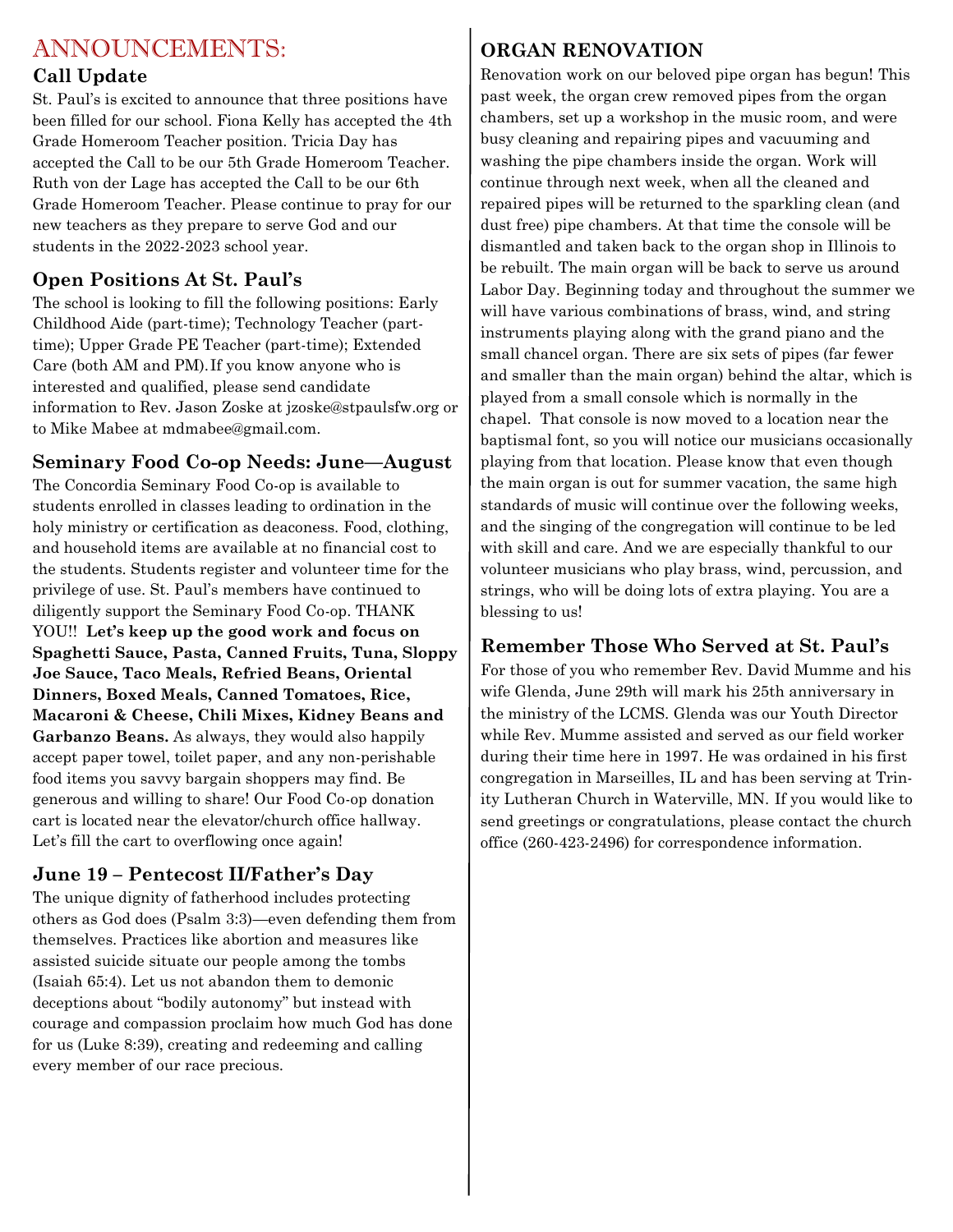# *June 2022*

**Sun Mon Tue Wed Thu Fri Sat**

|                                                                                                                                                                                                         |                                                    |    | $\overline{l}$<br>7am - Bible Study IN<br><b>District Office</b><br>9-10am - SCRIP Sales<br>6:30pm - Divine Service                          | $\overline{2}$                                                                                                 | $\overline{3}$                                                                                                                                | $\overline{4}$              |
|---------------------------------------------------------------------------------------------------------------------------------------------------------------------------------------------------------|----------------------------------------------------|----|----------------------------------------------------------------------------------------------------------------------------------------------|----------------------------------------------------------------------------------------------------------------|-----------------------------------------------------------------------------------------------------------------------------------------------|-----------------------------|
| $\overline{5}$<br>8:30am - Bible Study<br>9:30am - Divine Service<br>10:45am - SCRIP Sales<br>10:45am - Special<br>Voters' Mtg<br>**Reception for Jovita<br>Nack following the<br><b>Divine Service</b> | 6<br>7pm - Summer Sendoff<br>Program for the Organ | 7  | 8<br>7am - Bible Study IN<br><b>District Office</b><br>9-10am - SCRIP Sales<br>6:30pm - Divine Service                                       | 9<br>Noon - Ladies Aid<br>Membership Picnic/<br>Social-Nerger Room<br>5:30pm - Elders Mtg<br>7pm - Council Mtg | 10                                                                                                                                            | 11<br>St. Barnabas, Apostle |
| 12<br>8:30am - Bible Study<br>9:30am - Divine Service<br>10:45am - SCRIP Sales<br>**Reception for<br>Pastor Jason Zoske<br>following the Divine<br>Service                                              | 13                                                 | 14 | 15<br>7am - Bible Study IN<br><b>District Office</b><br>9-10am - SCRIP Sales<br>6:30pm - Divine Service                                      | 16<br>7pm - Board of<br><b>Elementary Education</b>                                                            | 17                                                                                                                                            | 18                          |
| 19<br>*8:30am - Bible Study<br>9:30am - Divine Service<br>10:45am - SCRIP Sales<br>*10:45am - Bible Study<br>*The 8:30 and 10:45<br>Bible Studies are on the<br>same topic.                             | 20                                                 | 21 | 22<br>7am - Bible Study IN<br><b>District Office</b><br>9-10am - SCRIP Sales<br>6:30pm - Divine Service                                      | 23<br><b>IN District LCMS</b><br>Convention                                                                    | 24<br>Nativity of St. John<br>the Baptist<br>3:30pm IN District<br><b>Convention Closing</b><br>Srvc<br><b>IN District LCMS</b><br>Convention | 25                          |
| 26<br>*8:30am - Bible Study<br>9:30am - Divine Service<br>10:45am - SCRIP Sales<br>*10:45am - Bible Study<br>*The 8:30 and 10:45<br>Bible Studies are on the<br>same topic.                             | $27\,$                                             | 28 | 29<br>St. Peter & St. Paul,<br>Apostles<br>7am - Bible Study IN<br><b>District Office</b><br>9-10am - SCRIP Sales<br>6:30pm - Divine Service | 30                                                                                                             |                                                                                                                                               |                             |